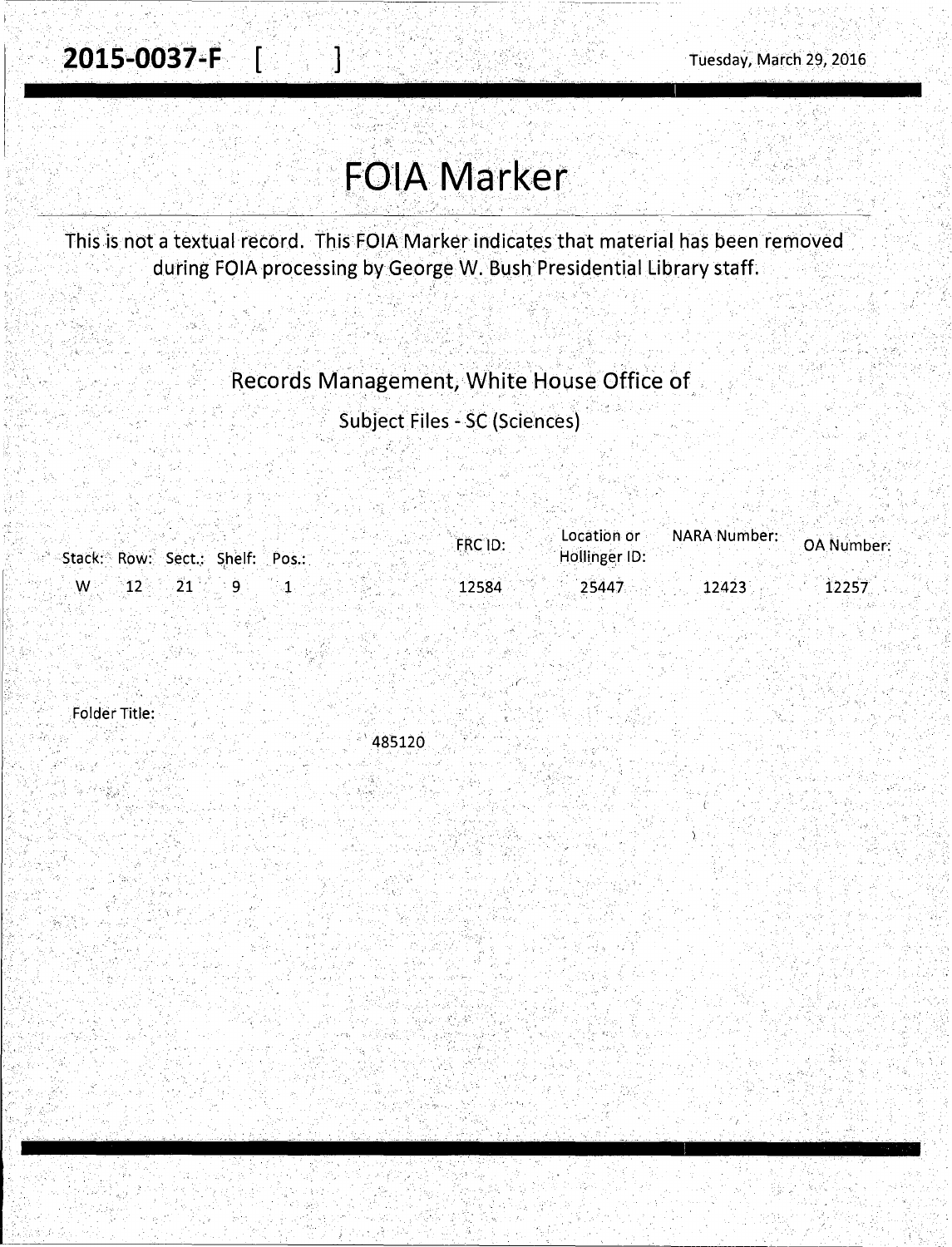## THE WHITE HOUSE CORRESPONDENCe TRACKING WORKSHEET DATE RECEIVED: 06/21/2001<br>DATE RECEIVED: 06/21/2001

lea

ID# 485120

NAME OF CORRESPONDENT: CHARLES W. COLSON

SUBJECT: WRITING TO LET PRESIDENT KNOW OF DEEP CONCERN TO IMMINENT THREAT TO HUMAN LIFE AND DIGNITY POSED BY THE EMERGING OF HUMAN CLONING, AND TO ASK FOR HIS ASSISTANCE AND LEDERSHIP TO COUNTER THIS THREAT

|                                          | (STAFF NAME)                                                                                                                                                                                                                   | <b>ACTION</b>                                                                                                                                                                                                                                                                                 |                                                                                                                               | <b>DISPOSITION</b>         |                  |                                                                                                                                                                                                                                                                                               |  |
|------------------------------------------|--------------------------------------------------------------------------------------------------------------------------------------------------------------------------------------------------------------------------------|-----------------------------------------------------------------------------------------------------------------------------------------------------------------------------------------------------------------------------------------------------------------------------------------------|-------------------------------------------------------------------------------------------------------------------------------|----------------------------|------------------|-----------------------------------------------------------------------------------------------------------------------------------------------------------------------------------------------------------------------------------------------------------------------------------------------|--|
| <b>ROUTE TO:</b><br><b>OFFICE/AGENCY</b> |                                                                                                                                                                                                                                | <b>ACTION</b><br><b>CODE</b>                                                                                                                                                                                                                                                                  | <b>DATE</b><br>YY/MM/DD                                                                                                       | <b>TYPE</b><br><b>RESP</b> | $\mathbf C$<br>D | <b>COMPLETED</b><br>YY/MM/DD                                                                                                                                                                                                                                                                  |  |
| DOMESTIC POLICY<br><b>COUNCIL</b>        | <b>MARGARET</b><br>LAMONTAGNE                                                                                                                                                                                                  | ORG                                                                                                                                                                                                                                                                                           | 2001/06/21                                                                                                                    |                            |                  | $\mathbb{Q}$                                                                                                                                                                                                                                                                                  |  |
|                                          | <b>ACTION COMMENTS</b>                                                                                                                                                                                                         |                                                                                                                                                                                                                                                                                               |                                                                                                                               |                            |                  |                                                                                                                                                                                                                                                                                               |  |
|                                          |                                                                                                                                                                                                                                |                                                                                                                                                                                                                                                                                               | $\frac{1}{2}$ , $\frac{1}{2}$ , $\frac{1}{2}$ , $\frac{1}{2}$ , $\frac{1}{2}$ , $\frac{1}{2}$ , $\frac{1}{2}$ , $\frac{1}{2}$ |                            |                  |                                                                                                                                                                                                                                                                                               |  |
|                                          | ACTION COMMENTS: NATIONAL SERVICE SERVICE SERVICE SERVICE SERVICE SERVICE SERVICE SERVICE SERVICE SERVICE SERVICE SERVICE SERVICE SERVICE SERVICE SERVICE SERVICE SERVICE SERVICE SERVICE SERVICE SERVICE SERVICE SERVICE SERV |                                                                                                                                                                                                                                                                                               |                                                                                                                               |                            |                  |                                                                                                                                                                                                                                                                                               |  |
|                                          |                                                                                                                                                                                                                                | $\frac{1}{2}$ and $\frac{1}{2}$ and $\frac{1}{2}$ and $\frac{1}{2}$ and $\frac{1}{2}$ and $\frac{1}{2}$ and $\frac{1}{2}$ and $\frac{1}{2}$ and $\frac{1}{2}$ and $\frac{1}{2}$ and $\frac{1}{2}$ and $\frac{1}{2}$ and $\frac{1}{2}$ and $\frac{1}{2}$ and $\frac{1}{2}$ and $\frac{1}{2}$ a |                                                                                                                               |                            |                  |                                                                                                                                                                                                                                                                                               |  |
|                                          |                                                                                                                                                                                                                                |                                                                                                                                                                                                                                                                                               |                                                                                                                               |                            |                  |                                                                                                                                                                                                                                                                                               |  |
|                                          |                                                                                                                                                                                                                                |                                                                                                                                                                                                                                                                                               |                                                                                                                               |                            |                  | $\frac{1}{2}$ and $\frac{1}{2}$ and $\frac{1}{2}$ and $\frac{1}{2}$ and $\frac{1}{2}$ and $\frac{1}{2}$ and $\frac{1}{2}$ and $\frac{1}{2}$ and $\frac{1}{2}$ and $\frac{1}{2}$ and $\frac{1}{2}$ and $\frac{1}{2}$ and $\frac{1}{2}$ and $\frac{1}{2}$ and $\frac{1}{2}$ and $\frac{1}{2}$ a |  |
|                                          | ACTION COMMENTS: University of the community of the contract of the contract of the contract of the contract of the contract of the contract of the contract of the contract of the contract of the contract of the contract o |                                                                                                                                                                                                                                                                                               |                                                                                                                               |                            |                  |                                                                                                                                                                                                                                                                                               |  |
| <b>COMMENTS</b>                          | <b>6 ADDITIONAL SIGNEES</b>                                                                                                                                                                                                    |                                                                                                                                                                                                                                                                                               |                                                                                                                               |                            |                  |                                                                                                                                                                                                                                                                                               |  |
| <b>ADDITIONAL CORRESPONDENTS: 0</b>      |                                                                                                                                                                                                                                | MEDIA: LETTER                                                                                                                                                                                                                                                                                 |                                                                                                                               | <b>INDIVIDUAL CODES:</b>   |                  |                                                                                                                                                                                                                                                                                               |  |
| <b>REPORT CODES:</b>                     | <b>USER CODE:</b>                                                                                                                                                                                                              |                                                                                                                                                                                                                                                                                               |                                                                                                                               |                            |                  |                                                                                                                                                                                                                                                                                               |  |
|                                          |                                                                                                                                                                                                                                |                                                                                                                                                                                                                                                                                               |                                                                                                                               |                            |                  |                                                                                                                                                                                                                                                                                               |  |
|                                          |                                                                                                                                                                                                                                |                                                                                                                                                                                                                                                                                               |                                                                                                                               |                            |                  |                                                                                                                                                                                                                                                                                               |  |
|                                          |                                                                                                                                                                                                                                |                                                                                                                                                                                                                                                                                               |                                                                                                                               |                            |                  |                                                                                                                                                                                                                                                                                               |  |
|                                          |                                                                                                                                                                                                                                |                                                                                                                                                                                                                                                                                               |                                                                                                                               |                            |                  |                                                                                                                                                                                                                                                                                               |  |
|                                          |                                                                                                                                                                                                                                |                                                                                                                                                                                                                                                                                               |                                                                                                                               |                            |                  |                                                                                                                                                                                                                                                                                               |  |
|                                          |                                                                                                                                                                                                                                |                                                                                                                                                                                                                                                                                               |                                                                                                                               |                            |                  |                                                                                                                                                                                                                                                                                               |  |
| ACTION CODE                              |                                                                                                                                                                                                                                | <b>OUTCOING CORRESPONDENCE</b>                                                                                                                                                                                                                                                                |                                                                                                                               |                            |                  |                                                                                                                                                                                                                                                                                               |  |

ACTION CODES:

- A-APPROPRIATE ACTION C - COMMENT/RECOMMENDETION
- D DRAFT RESPONSE
- F FURNISH FACT SHEET
- , I INFO COPY/NO ACT NECCESSARY
- R DIRECT REPLY W/ COPY
- S FOR SIGNATURE
- X INTERIM REPLY

TION CO

- A-ANSWERED
- B NON-SEPC-REFERRAL
- C COMPLETED

S-SUSPENDED

DING CORRESPONDENCE TYPE RESP= INITIALS OF SIGNER CODE=A COMPLETED= DATE OF OUTGOING

REFER QUESTIONS AND ROUTING UPDATES TO RECORDS MANAGEMENT (ROOM 72, OEOB) EXT-62590 KEEP THIS WORKSHEET ATTACHED TO THE ORIGINAL INCOMING LETTER AT ALL TIMES AND SEND COMPLETED RECORD TO RECORDS MANAGEMENT.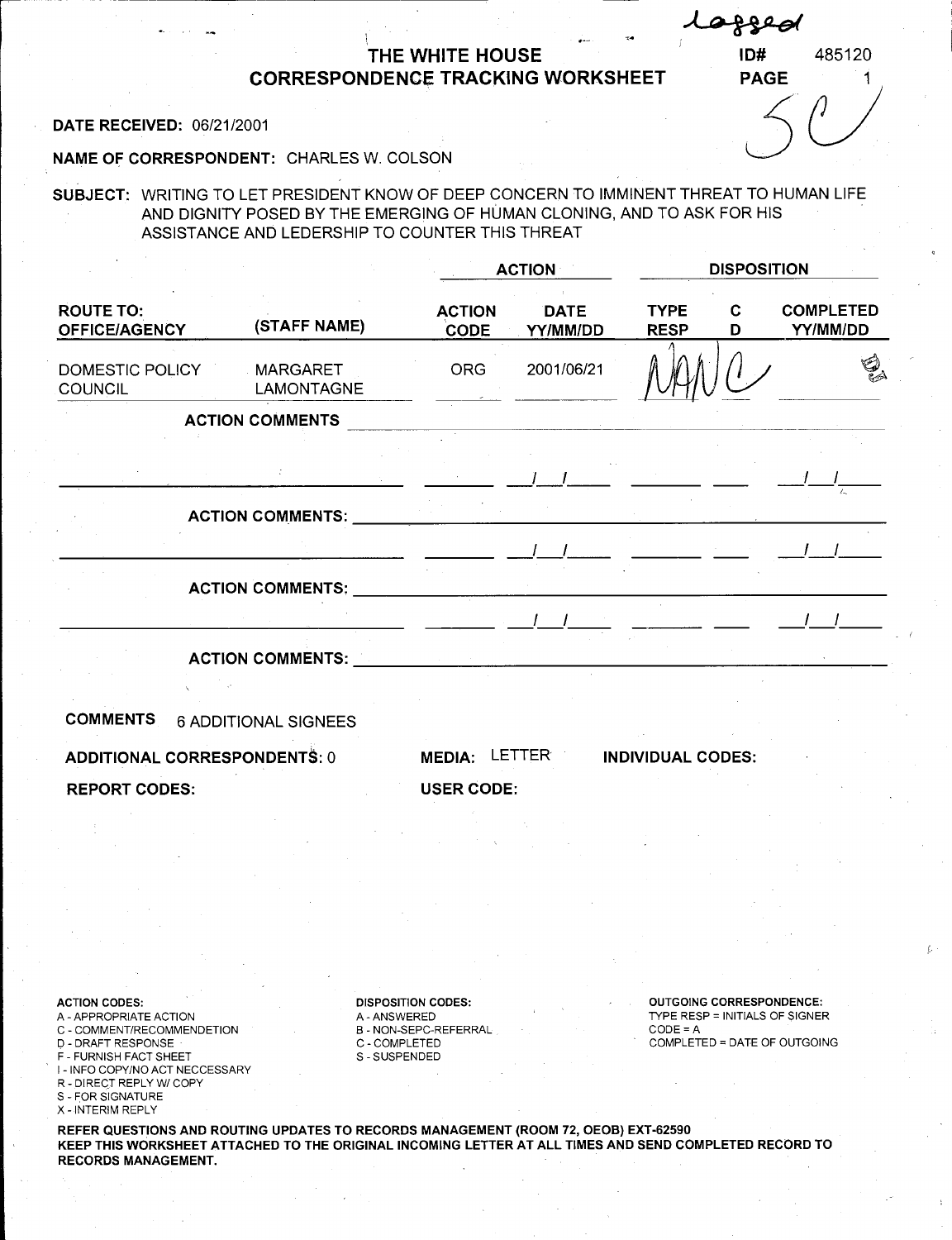

## WALLIAM KRISTOL, *CHAIRMAN* **THE BIOETHICS PROJECT THE BIOETHICS PROJECT**

WILLIAM J. BENNETT ROBERT P. GEORGE LEON KASS GILBERT MEILAENDER KATE O'BEIRNE WESLEY *1.* SMITH ADAM WOLFSON MARY CANNON, PROGRAM DIRECTOR

June 4, 2001

President George W. Bush The White House Washington, DC 20500

Dear Mr. President:

¢.

The world is in the midst of a scientific revolution in the fields of genetics and biotechnology. This revolution has tremendous potential to alleviate human suffering, but all too often it appears to be taking place in a moral vacuum, unfettered by law and unburdened by moral constraints.

Through your statements and your actions, you have demonstrated your profound respect for human life and your strong commitment to preserving and protecting human dignity.<br>We are writing to let you know of our deep concern about the imminent threat to human life and dignity posed by the emerging reality of human cloning, and to urgently ask for your assistance and leadership to counter this threat.

We strongly support legislation introduced by Senator Sam Brownback and Congressman Dave Weldon (along with nearly 100 bipartisan co-sponsors) to ban human cloning. This well-crafted and comprehensive bill will be the subject of hearings over the next month in the House Judiciary Committee. Opponents of the measure will try to advance a misleading and shortsighted alternate bill to ban only "reproductive" cloning, even though they know it is impossible to enforce such a ban. However, the real goal of the alternate bill is to make legal the creation of cloned human embryos that can be used for research and organ/tissue harvesting -- a prospect that seems too horrible to contemplate, but in fact already is taking place in laboratories around the world.

*A PROGRAM OF* 

THE NEW CITIZENSHIP PROJECT

2109712<br>485/20